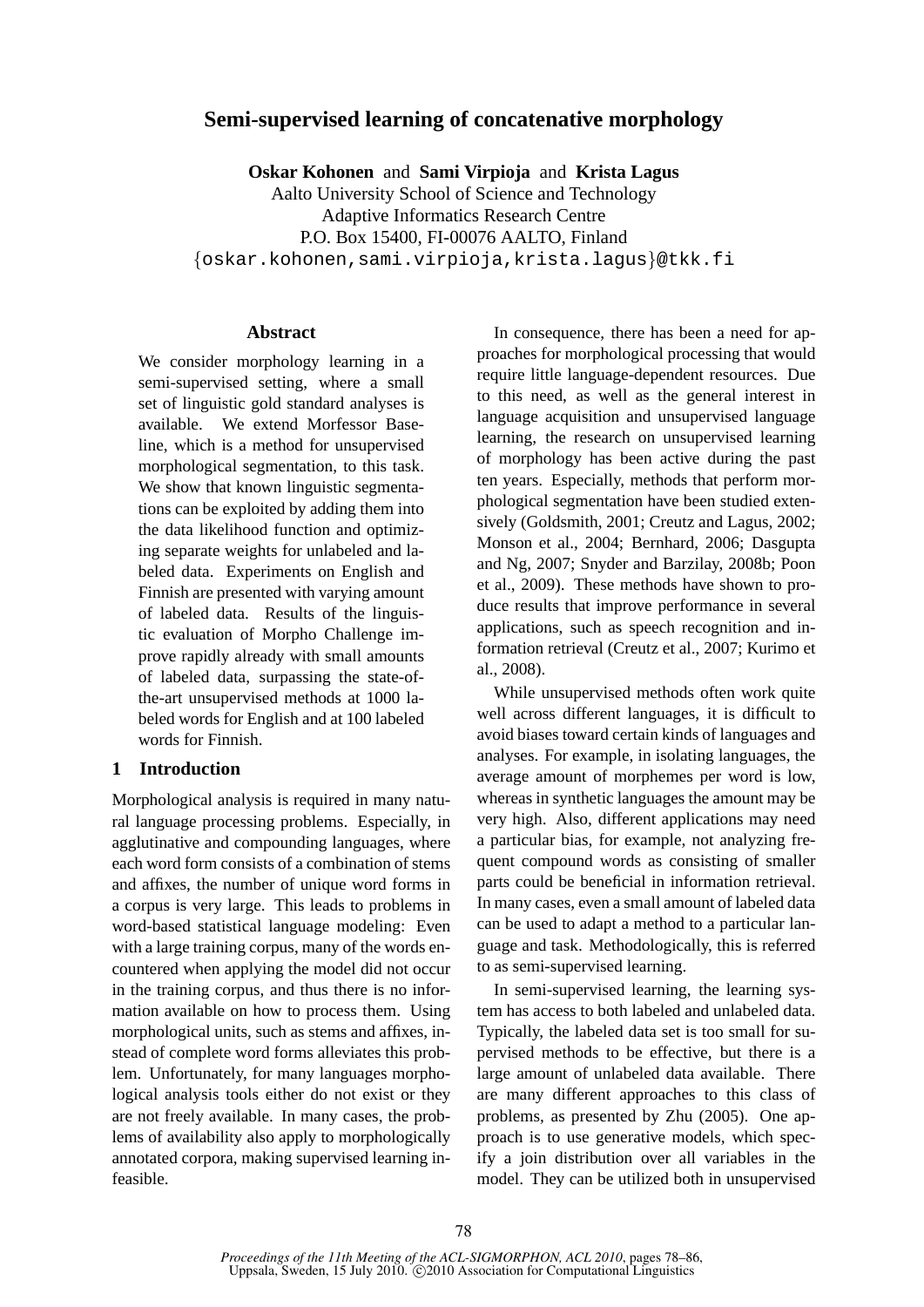and supervised learning. In contrast, discriminative models only specify the conditional distribution between input data and labels, and therefore require labeled data. Both, however, can be extended to the semi-supervised case. For generative models, it is, in principle, very easy to use both labeled and unlabeled data. For unsupervised learning one can consider the labels as missing data and estimate their values using the Expectation Maximization (EM) algorithm (Dempster et al., 1977). In the semi-supervised case, some labels are available, and the rest are considered missing and estimated with EM.

In this paper, we extend the Morfessor Baseline method for the semi-supervised case. Morfessor (Creutz and Lagus, 2002; Creutz and Lagus, 2005; Creutz and Lagus, 2007, etc.) is one of the well-established methods for morphological segmentation. It applies a simple generative model. The basic idea, inspired by the Minimum Description Length principle (Rissanen, 1989), is to encode the words in the training data with a lexicon of morphs, that are segments of the words. The number of bits needed to encode both the morph lexicon and the data using the lexicon should be minimized. Morfessor does not limit the number of morphemes per word form, making it suitable for modeling a large variety of agglutinative languages irrespective of them being more isolating or synthetic. We show that the model can be trained in a similar fashion in the semi-supervised case as in the unsupervised case. However, with a large set of unlabeled data, the effect of the supervision on the results tends to be small. Thus, we add a discriminative weighting scheme, where a small set of word forms with gold standard analyzes are used for tuning the respective weights of the labeled and unlabeled data.

The paper is organized as follows: First, we discuss related work on semi-supervised learning. Then we describe the Morfessor Baseline model and the unsupervised algorithm, followed by our semi-supervised extension. Finally, we present experimental results for English and Finnish using the Morpho Challenge data sets (Kurimo et al., 2009).

#### **1.1 Related work**

There is surprisingly little work that consider improving the unsupervised models of morphology with small amounts of annotated data. In the

related tasks that deal with sequential labeling (word segmentation, POS tagging, shallow parsing, named-entity recognition), semi-supervised learning is more common.

Snyder and Barzilay (2008a; 2008b) consider learning morphological segmentation with nonparametric Bayesian model from multilingual data. For multilingual settings, they extract 6 139 parallel short phrases from the Hebrew, Arabic, Aramaic and English bible. Using the aligned phrase pairs, the model can learn the segmentations for two languages at the same time. In one of the papers (2008a), they consider also semi-supervised scenarios, where annotated data is available either in only one language or both of the languages. However, the amount of annotated data is fixed to the half of the full data. This differs from our experimental setting, where the amount of unlabeled data is very large and the amount of labeled data relatively small.

Poon et al. (2009) apply a log-linear, undirected generative model for learning the morphology of Arabic and Hebrew. They report results for the same small data set as Snyder and Barzilay (2008a) in both unsupervised and semi-supervised settings. For the latter, they use somewhat smaller proportions of annotated data, varying from 25% to 100% of the total data, but the amount of unlabeled data is still very small. Results are reported also for a larger 120 000 word Arabic data set, but only for unsupervised learning.

A problem similar to morphological segmentation is word segmentation for the languages where orthography does not specify word boundaries. However, the amount of labeled data is usually large, and unlabeled data is just an additional source of information. Li and McCallum (2005) apply a semi-supervised approach to Chinese word segmentation where unlabeled data is utilized for forming word clusters, which are then used as features for a supervised classifier. Xu et al. (2008) adapt a Chinese word segmentation specifically to a machine translation task, by using the indirect supervision from a parallel corpus.

## **2 Method**

We present an extension of the Morfessor Baseline method to the semi-supervised setting. Morfessor Baseline is based on a generative probabilistic model. It is a method for modeling concatenative morphology, where the morphs—i.e., the sur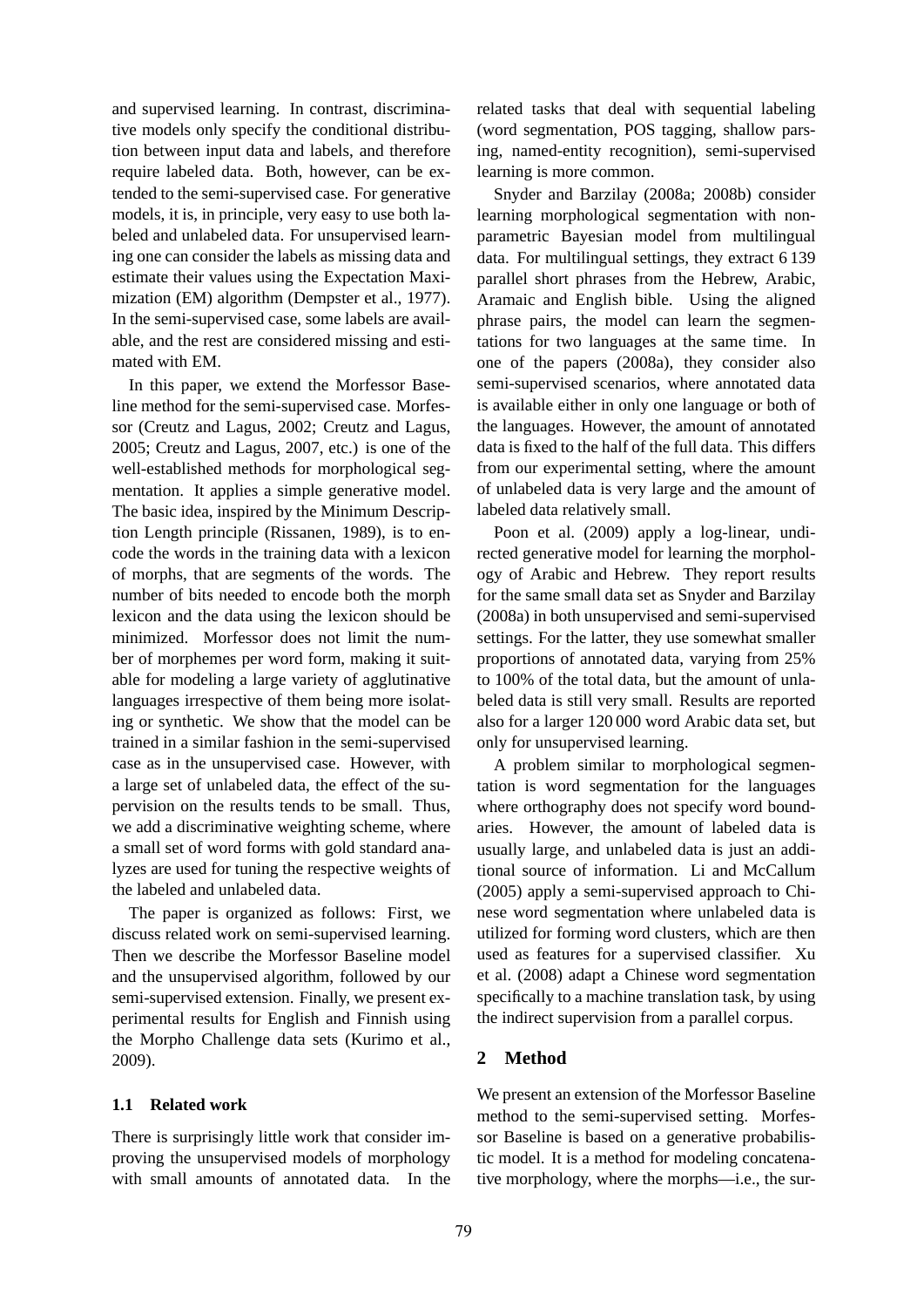face forms of morphemes—of a word are its nonoverlapping segments. The model parameters  $\theta$ encode a morph lexicon, which includes the properties of the morphs, such as their string representations. Each morph  $m$  in the lexicon has a probability of occurring in a word,  $P(M = m \, | \, \boldsymbol{\theta}).^1$  The probabilities are assumed to be independent. The model uses a prior  $P(\theta)$ , derived using the Minimum Description Length (MDL) principle, that controls the complexity of the model. Intuitively, the prior assigns higher probability to models that store fewer morphs, where a morph is considered stored if  $P(M = m | \theta) > 0$ . During model learning,  $\theta$  is optimized to maximize the posterior probability:

$$
\theta^{\text{MAP}} = \underset{\theta}{\arg\max} P(\theta | \mathbf{D}_W)
$$
  
= 
$$
\underset{\theta}{\arg\max} \{ P(\theta) P(\mathbf{D}_W | \theta) \}, \quad (1)
$$

where  $D_W$  includes the words in the training data. In this section, we first consider separately the likelihood  $P(D_W | \theta)$  and the prior  $P(\theta)$ used in Morfessor Baseline. Then we describe the algorithms, first unsupervised and then semisupervised, for finding optimal model parameters. Last, we shortly discuss the algorithm for segmenting new words after the model training.

#### **2.1 Likelihood**

The latent variable of the model,  $Z =$  $(Z_1, \ldots, Z_{|D_W|})$ , contains the analyses of the words in the training data  $D_W$ . An instance of a single analysis for the  $j$ :th word is a sequence of morphs,  $z_j = (m_{j1}, \ldots, m_{j|z_j|})$ . During training, each word  $w_i$  is assumed to have only one possible analysis. Thus, instead of using the joint distribution  $P(D_W, Z | \theta)$ , we need to use the likelihood function only conditioned on the analyses of the observed words,  $P(D_W | Z, \theta)$ . The conditional likelihood is

$$
P(\mathbf{D}_{W} | \mathbf{Z} = \mathbf{z}, \boldsymbol{\theta})
$$
  
= 
$$
\prod_{j=1}^{|D_{W}|} P(W = w_{j} | \mathbf{Z} = \mathbf{z}, \boldsymbol{\theta})
$$
  
= 
$$
\prod_{j=1}^{|D_{W}|} \prod_{i=1}^{|z_{j}|} P(M = m_{ji} | \boldsymbol{\theta}),
$$
 (2)

where  $m_{ij}$  is the *i*:th morph in word  $w_j$ .

#### **2.2 Priors**

Morfessor applies Maximum A Posteriori (MAP) estimation, so priors for the model parameters need to be defined. The parameters  $\theta$  of the model are:

- Morph type count, or the size of the morph lexicon,  $\mu \in \mathbb{Z}_+$
- Morph token count, or the number of morphs tokens in the observed data,  $\nu \in \mathbb{Z}_+$
- Morph strings  $(\sigma_1, \ldots, \sigma_\mu), \sigma_i \in \Sigma^*$
- Morph counts  $(\tau_1, \ldots, \tau_\mu), \tau_i \in \{1, \ldots, \nu\},\$  $\sum_i \tau_i = \nu$ . Normalized with  $\nu$ , these give the probabilities of the morphs.

MDL-inspired and non-informative priors have been preferred. When using such priors, morph type count and morph token counts can be neglected when optimizing the model. The morph string prior is based on length distribution  $P(L)$ and distribution  $P(C)$  of characters over the character set  $\Sigma$ , both assumed to be known:

$$
P(\sigma_i) = P(L = |\sigma_i|) \prod_{j=1}^{|\sigma_i|} P(C = \sigma_{ij})
$$
 (3)

We use the implicit length prior (Creutz and Lagus, 2005), which is obtained by removing  $P(L)$ and using end-of-word mark as an additional character in  $P(C)$ . For morph counts, the noninformative prior

$$
P(\tau_1,\ldots,\tau_\mu) = 1/\binom{\nu-1}{\mu-1} \tag{4}
$$

gives equal probability to each possible combination of the counts when  $\mu$  and  $\nu$  are known, as there are  $\binom{\nu-1}{\nu-1}$  $\mu-1$ ) possible ways to choose  $\mu$  positive integers that sum up to  $\nu$ .

#### **2.3 Unsupervised learning**

In principle, unsupervised learning can be performed by looking for the MAP estimate with the EM-algorithm. In the case of Morfessor Baseline, this is problematic, because the prior only assigns higher probability to lexicons where fewer morphs have nonzero probabilities. The EM-algorithm has the property that it will not assign a zero probability to any morph, that has a nonzero likelihood in the previous step, and this will hold for all morphs

<sup>&</sup>lt;sup>1</sup>We denote variables with uppercase letters and their instances with lowercase letters.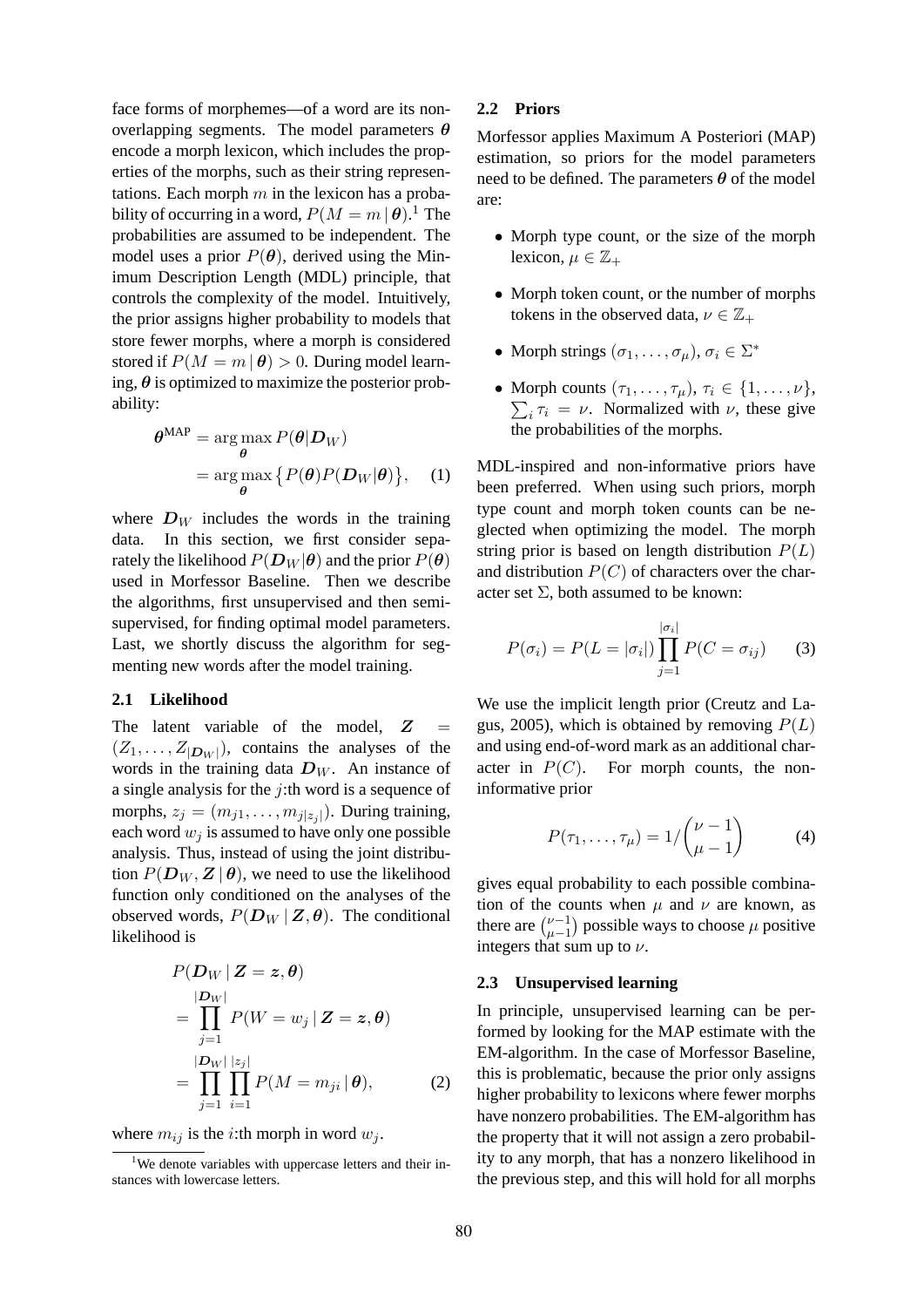that initially have a nonzero probability. In consequence, Morfessor Baseline instead uses a local search algorithm, which will assign zero probability to a large part of the potential morphs. This is memory-efficient, since only the morphs with nonzero probabilities need to be stored in memory. The training algorithm of Morfessor Baseline, described by Creutz and Lagus (2005), tries to minimize the cost function

$$
L(\boldsymbol{\theta}, \boldsymbol{z}, \boldsymbol{D}_W) = -\ln P(\boldsymbol{\theta}) - \ln P(\boldsymbol{D}_W | \boldsymbol{z}, \boldsymbol{\theta})
$$
\n(5)

by testing local changes to  $z$ , modifying the parameters according to each change, and selecting the best one. More specifically, one word is processed at a time, and the segmentation that minimizes the cost function with the optimal model parameters is selected:

$$
z_j^{(t+1)} = \argmin_{z_j} \left\{ \min_{\boldsymbol{\theta}} L(\boldsymbol{\theta}, \boldsymbol{z}^{(t)}, \boldsymbol{D}_W) \right\}.
$$
 (6)

Next, the parameters are updated:

$$
\boldsymbol{\theta}^{(t+1)} = \argmin_{\boldsymbol{\theta}} \left\{ L(\boldsymbol{\theta}, \boldsymbol{z}^{(t+1)}, \boldsymbol{D}_W) \right\}.
$$
 (7)

As neither of the steps can increase the cost function, this will converge to a local optimum. The initial parameters are obtained by adding all the words into the morph lexicon. Due to the context independence of the morphs within a word, the optimal analysis for a segment does not depend on in which context the segment appears. Thus, it is possible to encode  $z$  as a binary tree-like graph, where the words are the top nodes and morphs the leaf nodes. For each word, every possible split into two morphs is tested in addition to no split. If the word is split, the same test is applied recursively to its parts. See, e.g., Creutz and Lagus (2005) for more details and pseudo-code.

#### **2.4 Semi-supervised learning**

A straightforward way to do semi-supervised learning is to fix the analyses z for the labeled examples. Early experiments indicated that this has little effect on the results. The Morfessor Baseline model only contains local parameters for morphs, and relies on the bias given by its prior to guide the amount of segmentation. Therefore, it may not be well suited for semi-supervised learning. The labeled data affects only the morphs that are found in the labeled data, and even their analyses can be overwhelmed by a large amount of unsupervised data and the bias of the prior.

We suggest a fairly simple solution to this by introducing extra parameters that guide the more general behavior of the model. The amount of segmentation is mostly affected by the balance between the prior and the model. The Morfessor Baseline model has been developed to ensure this balance is sensible. However, the labeled data gives a strong source of information regarding the amount of segmentation preferred by the gold standard. We can utilize this information by introducing the weight  $\alpha$  on the likelihood. To address the problem of labeled data being overwhelmed by the large amount of unlabeled data we introduce a second weight  $\beta$  on the likelihood for the labeled data. These weights are optimized on a separate held-out set. Thus, instead of optimizing the MAP estimate, we minimize the following function:

$$
L(\theta, z, D_W, D_{W \mapsto A}) =
$$
  
- ln P(\theta)  
-  $\alpha \times$  ln P( $D_W | z, \theta$ )  
-  $\beta \times$  ln P( $D_{W \mapsto A} | z, \theta$ ) (8)

The labeled training set  $D_{W\mapsto A}$  may include alternative analyses for some of the words. Let  $A(w_i) = \{a_{i1}, \ldots, a_{ik}\}\$ be the set of known analyses for word  $w_i$ . Assuming the training samples are independent, and giving equal weight for each analysis, the likelihood of the labeled data would be

$$
P(\mathbf{D}_{W \mapsto A} | \boldsymbol{\theta})
$$
  
= 
$$
\prod_{j=1}^{|D_{W \mapsto A}|} \prod_{a_{jk} \in A(w_j)} \prod_{i=1}^{|a_{jk}|} P(M = m_{jki} | \boldsymbol{\theta}).
$$
 (9)

However, when the analyses of the words are fixed, the product over alternative analyses in A is problematic, because the model cannot select several of them at the same time. A sum over  $A(w_i)$ : s would avoid this problem, but then the logarithm of the likelihood function becomes nontrivial (i.e., logarithm of sum of products) and too slow to calculate during the training. Instead, we use the hidden variable  $Z$  to select only one analysis also for the labeled samples, but now with the restriction that  $Z_i \in A(w_i)$ . The likelihood function for  $D_{W\mapsto A}$  is then equivalent to Equation 2. Because the recursive algorithm search assumes that a string is segmented in the same way irrespective of its context, the labeled data can still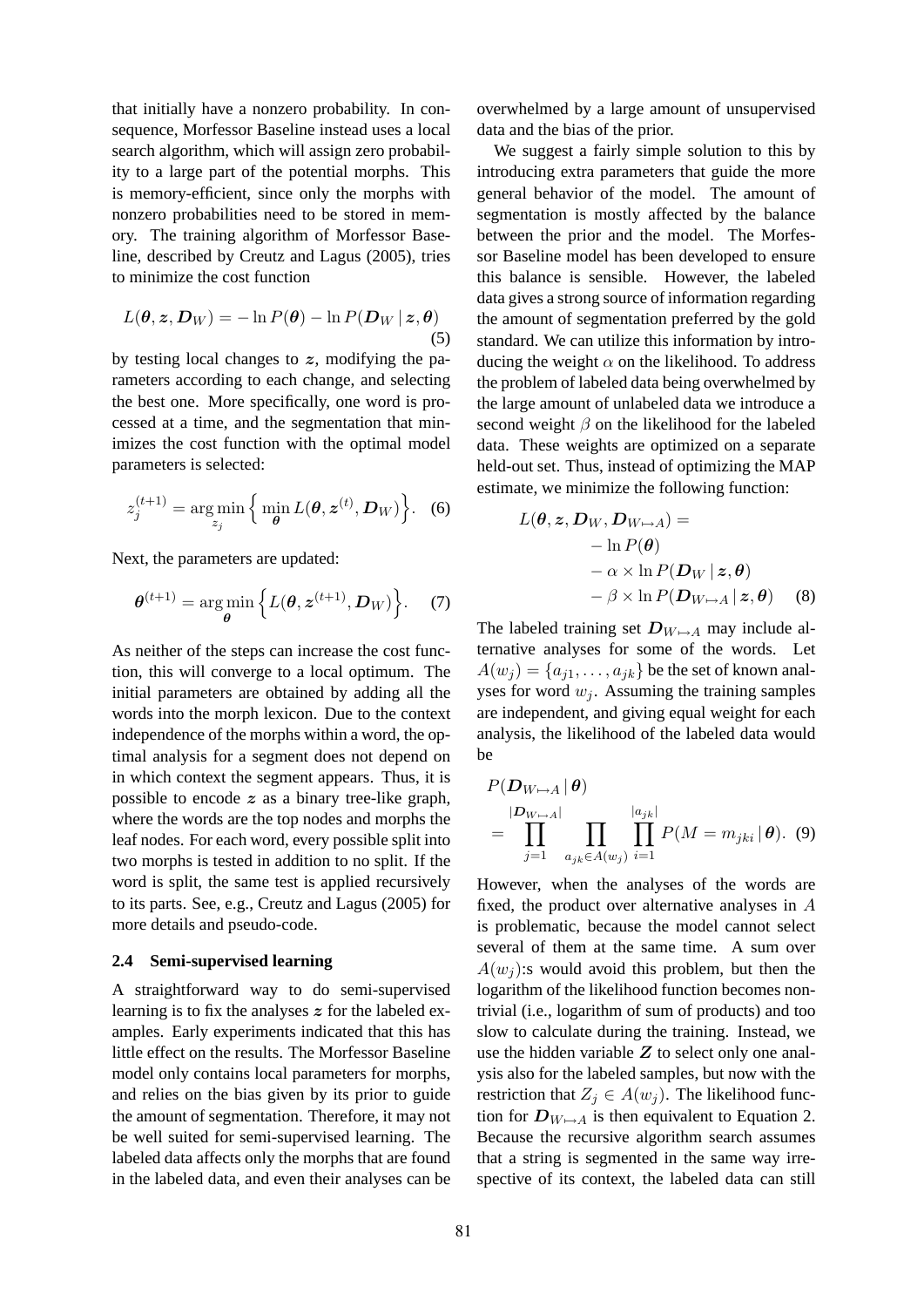get zero probabilities. In practice, zero probabilities in the labeled data likelihood are treated as very large, but not infinite, costs.

#### **2.5 Segmenting new words**

After training the model, a Viterbi-like algorithm can be applied to find the optimal segmentation of each word. As proposed by Virpioja and Kohonen (2009), also new morph types can be allowed by utilizing an approximate cost of adding them to the lexicon. As this enables reasonable results also when the training data is small, we use a similar technique. The cost is calculated from the decrease in the probabilities given in Equations 3 and 4 when a new morph is assumed to be in the lexicon.

## **3 Experiments**

In the experiments, we compare six different variants of the Morfessor Baseline algorithm:

- **Unsupervised:** The classic, unsupervised Morfessor baseline.
- **Unsupervised + weighting:** A held-out set is used for adjusting the weight of the likelihood  $\alpha$ . When  $\alpha = 1$  the method is equivalent to the unsupervised baseline. The main effect of adjusting  $\alpha$  is to control how many segments per word the algorithm prefers. Higher  $\alpha$  leads to fewer and lower  $\alpha$  to more segments per word.
- **Supervised:** The semi-supervised method trained with only the labeled data.
- **Supervised + weighting:** As above, but the weight of the likelihood  $\beta$  is optimized on the held-out set. The weight can only affect which segmentations are selected from the possible alternative segmentations in the labeled data.
- **Semi-supervised:** The semi-supervised method trained with both labeled and unlabeled data.
- **Semi-supervised + weighting:** As above, but the parameters  $\alpha$  and  $\beta$  are optimized using the the held-out set.

All variations are evaluated using the linguistic gold standard evaluation of Morpho Challenge

2009. For supervised and semi-supervised methods, the amount of labeled data is varied between 100 and 10 000 words, whereas the heldout set has 500 gold standard analyzes. To obtain precision-recall curves, we calculated weighted F0.5 and F2 scores in addition to the normal F1 score. The parameters  $\alpha$  and  $\beta$  were optimized also for those.

#### **3.1 Data and evaluation**

We used the English and Finnish data sets from Competition 1 of Morpho Challenge 2009 (Kurimo et al., 2009). Both are extracted from a three million sentence corpora. For English, there were 62 185 728 word tokens and 384 903 word types. For Finnish, there were 36 207 308 word tokens and 2 206 719 word types. The complexity of Finnish morphology is indicated by the almost ten times larger number of word types than in English, while the number of word tokens is smaller.

We applied also the evaluation method of the Morpho Challenge 2009: The results of the morphological segmentation were compared to a linguistic gold standard analysis. Precision measures whether the words that share morphemes in the proposed analysis have common morphemes also in the gold standard, and recall measures the opposite. The final score to optimize was F-measure, i.e, the harmonic mean of the precision and recall.<sup>2</sup> In addition to the unweighted F1 score, we have applied F2 and F0.5 scores, which give more weight to recall and precision, respectively.

Finnish gold standards are based on FINT-WOL morphological analyzer from Lingsoft, Inc., that applies the two-level model by Koskenniemi (1983). English gold standards are from the CELEX English database. The final test sets are the same as in Morpho Challenge, based on 10 000 English word forms and 200 000 Finnish word forms. The test sets are divided into ten parts for calculating deviations and statistical significances. For parameter tuning, we applied a small held-out set containing 500 word forms that were not included in the test set.

For supervised and semi-supervised training, we created sets of five different sizes: 100, 300, 1 000, 3 000, and 10 000. They did not contain any of the word forms in the final test set, but were otherwise randomly selected from the words for

 $2$ Both the data sets and evaluation scripts are available from the Morpho Challenge 2009 web page: http://www. cis.hut.fi/morphochallenge2009/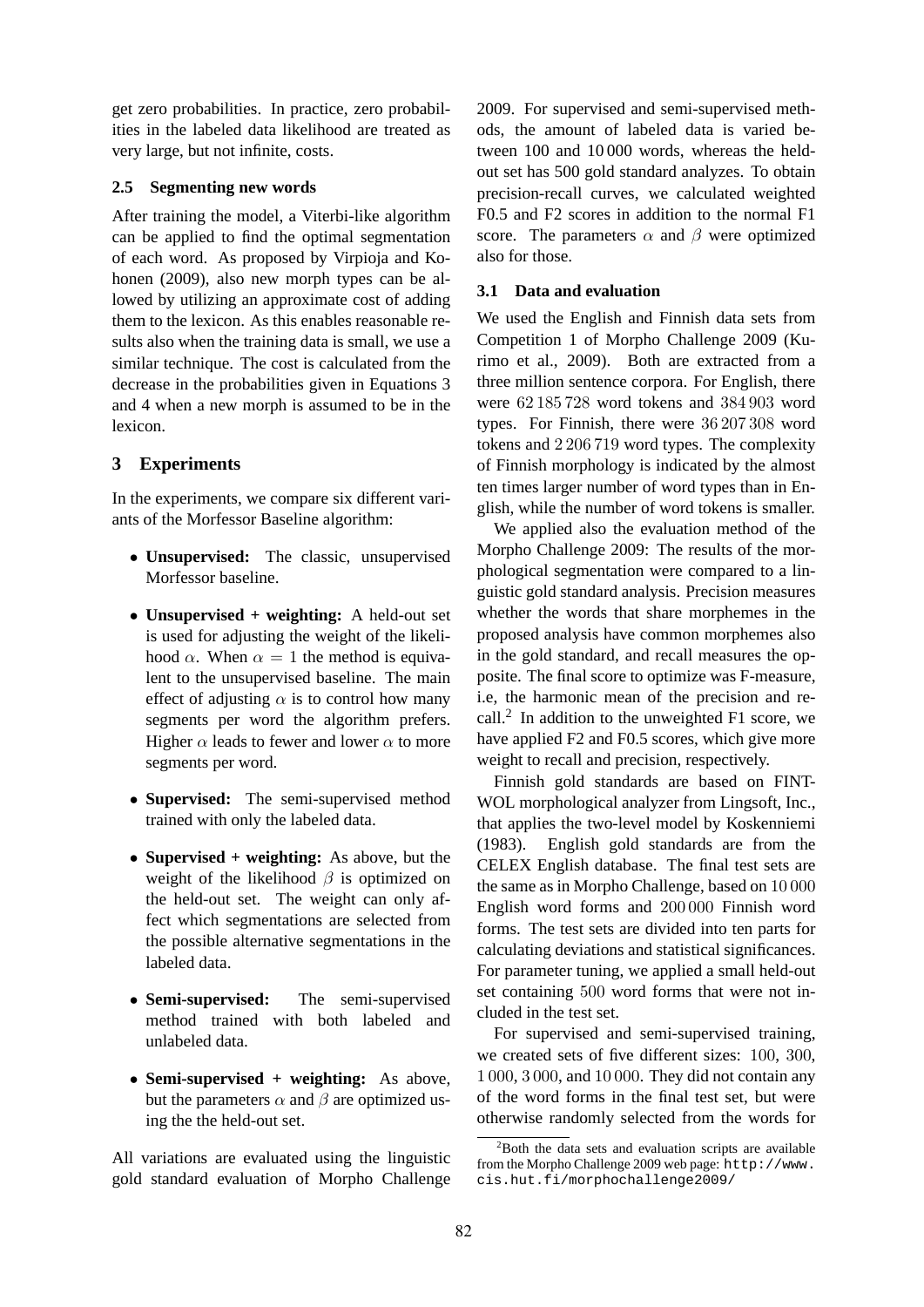

Figure 1: The F-measure for English as a function of the number of labeled training samples.

which the gold standard analyses were available. In order to use them for training Morfessor, the morpheme analyses were converted to segmentations using the Hutmegs package by Creutz and Lindén (2004).

#### **3.2 Results**

Figure 1 shows a comparison of the unsupervised, supervised and semi-supervised Morfessor Baseline for English. It can be seen that optimizing the likelihood weight  $\alpha$  alone does not improve much over the unsupervised case, implying that the Morfessor Baseline is well suited for English morphology. Without weighting of the likelihood function, semi-supervised training improves the results somewhat, but it outperforms weighted unsupervised model only barely. With weighting, however, semi-supervised training improves the results significantly already for only 100 labeled training samples. For comparison, in Morpho Challenges (Kurimo et al., 2009), the unsupervised Morfessor Baseline and Morfessor Categories-MAP by Creutz and Lagus (2007) have achieved F-measures of 59.84% and 50.50%, respectively, and the all time best unsupervised result by a method that does not provide alternative analyses for words is 66.24%, obtained by Bernhard  $(2008).$ <sup>3</sup> This best unsupervised result is surpassed by the semi-supervised algorithm at 1000 labeled samples.

As shown in Figure 1, the supervised method obtains inconsistent scores for English with the



Figure 2: The F-measure for Finnish as a function of the number of labeled training samples. The *semi-supervised* and *unsupervised* lines overlap.

smallest training data sizes. The supervised algorithm only knows the morphs in the training set, and therefore is crucially dependent on the Viterbi segmentation algorithm for analyzing new data. Thus, overfitting to some small data sets is not surprising. At 10 000 labeled training samples it clearly outperforms the unsupervised algorithm. The improvement obtained from tuning the weight  $\beta$  in the supervised case is small.

Figure 2 shows the corresponding results for Finnish. The optimization of the likelihood weight gives a large improvement to the F-measure already in the unsupervised case. This is mainly because the standard unsupervised Morfessor Baseline method does not, on average, segment words into as many segments as would be appropriate for Finnish. Without weighting, the semi-supervised method does not improve over the unsupervised one: The unlabeled training data is so much larger that the labeled data has no real effect.

For Finnish, the unsupervised Morfessor Baseline and Categories-MAP obtain F-measures of 26.75% and 44.61%, respectively (Kurimo et al., 2009). The all time best for an unsupervised method is 52.45% by Bernhard (2008). With optimized likelihood weights, the semi-supervised Morfessor Baseline achieves higher F-measures with only 100 labeled training samples. Furthermore, the largest improvement for the semisupervised method is achieved already from 1000 labeled training samples. Unlike English, the supervised method is quite a lot worse than the unsupervised one for small training data. This is natural because of the more complex morphology

 $3$ Better results (68.71%) have been achieved by Monson et al. (2008), but as they were obtained by combining of two systems as alternative analyses, the comparison is not as meaningful.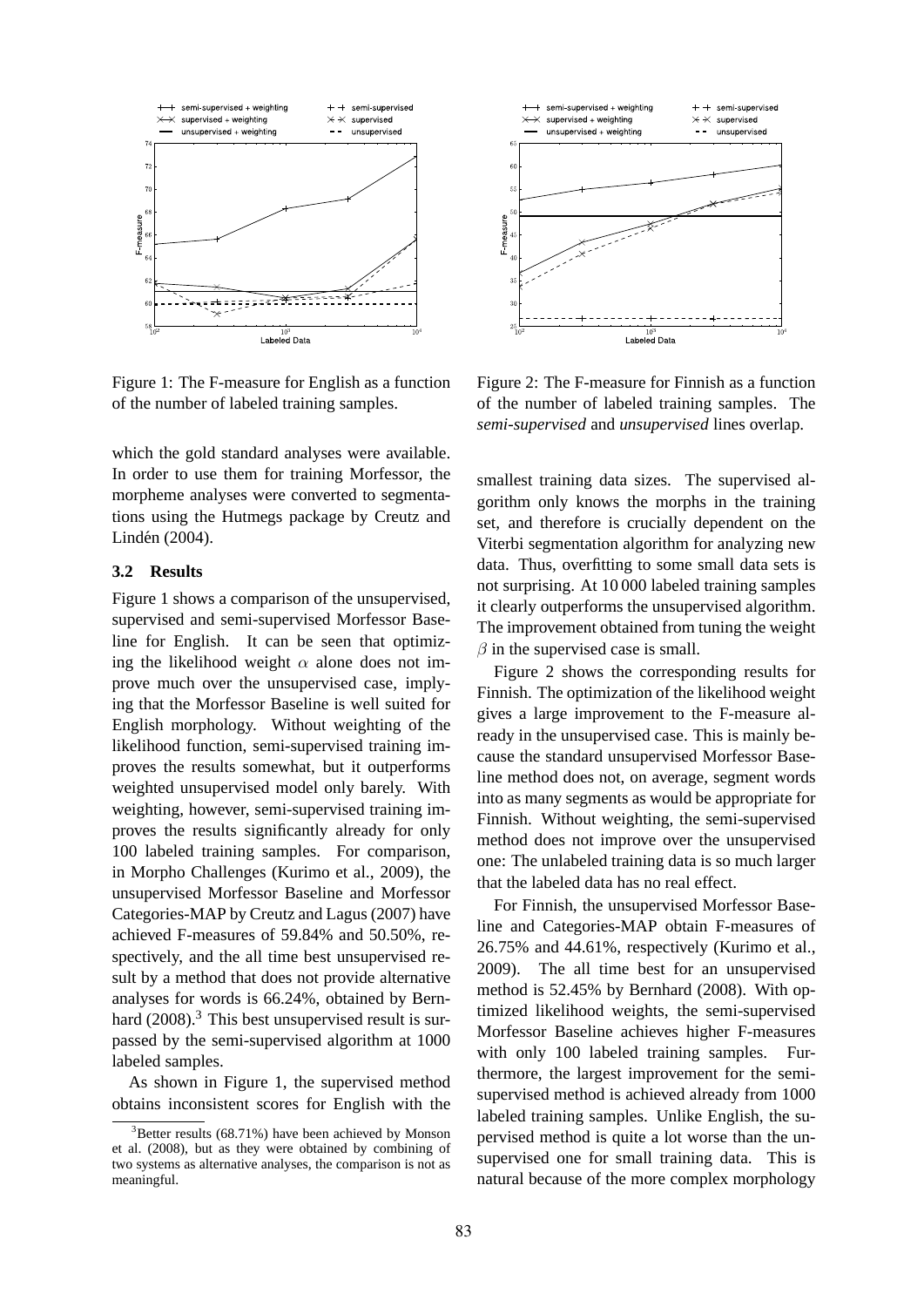

Figure 3: Precision-recall graph for English with varying amount of labeled training data. Parameters  $\alpha$  and  $\beta$  have been optimized for three different measures: F0.5, F1 and F2 on the held-out set. Precision and recall values are from the final test set, error bars indicate one standard deviation.

in Finnish; good results are not achieved just by knowing the few most common suffixes.

Figures 3 and 4 show precision-recall graphs of the performance of the semi-supervised method for English and Finnish. The parameters  $\alpha$  and  $\beta$ have been optimized for three differently weighted F-measures (F0.5, F1, and F2) on the held-out set. The weight tells how much recall is emphasized; F1 is the symmetric F-measure that emphasizes precision and recall alike. The graphs show that the more there are labeled training data, the more constrained the model parameters are: With many labeled examples, the model cannot be forced to achieve high precision or recall only. The phenomenon is more evident in the Finnish data (Figure 3), where the same amount of words contains more information (morphemes) than in the English data. Table 1 shows the F0.5, F1 and F2 measures numerically.

Table 2 shows the values for the F1-optimal weights  $\alpha$  and  $\beta$  that were chosen for different amounts of labeled data using the held-out set. As even the largest labeled sets are much smaller than the unlabeled training set, it is natural that  $\beta \gg \alpha$ . The small optimal  $\alpha$  for Finnish explains why the difference between unsupervised unweighted and weighted versions in Figure 2 was so large. Generally, the more there is labeled data, the smaller  $\beta$  is needed. A possible increase in overall likelihood cost is compensated by a smaller  $\alpha$ . Finnish with 100 labeled words is an exception; probably a very



Figure 4: Precision-recall graph for Finnish with varying amount of labeled training data. Parameters  $\alpha$  and  $\beta$  have been optimized for three different measures: F0.5, F1 and F2 on the held-out set. Precision and recall values are from the final test set, error bars indicate one standard deviation, which here is very small.

high  $\beta$  would end in overlearning of the small set words at the cost of overall performance.

#### **4 Discussion**

The method developed in this paper is a straightforward extension of Morfessor Baseline. In the semi-supervised setting, it should be possible to develop a generative model that would not require any discriminative reweighting, but could learn, e.g., the amount of segmentation from the labeled data. Moreover, it would be possible to learn the morpheme labels instead of just the segmentation into morphs, either within the current model or as a separate step after the segmentation. We made initial experiment with a trivial context-free labeling: A mapping between the segments and morpheme labels was extracted from the labeled training data. If some label did not have a corresponding segment, it was appended to the previous label. E.g., if the labels for "found" are "find\_V +PAST", "found" was mapped to both labels. After segmentation, each segment in the test data was replaced by the most common label or label sequence whenever such was available. The results using training data with 1 000 and 10 000 labeled samples are shown in Table 3. Although precisions decrease somewhat, recalls improve considerably, and significant gains in F-measure are obtained. A more advanced, context-sensitive labeling should perform much better.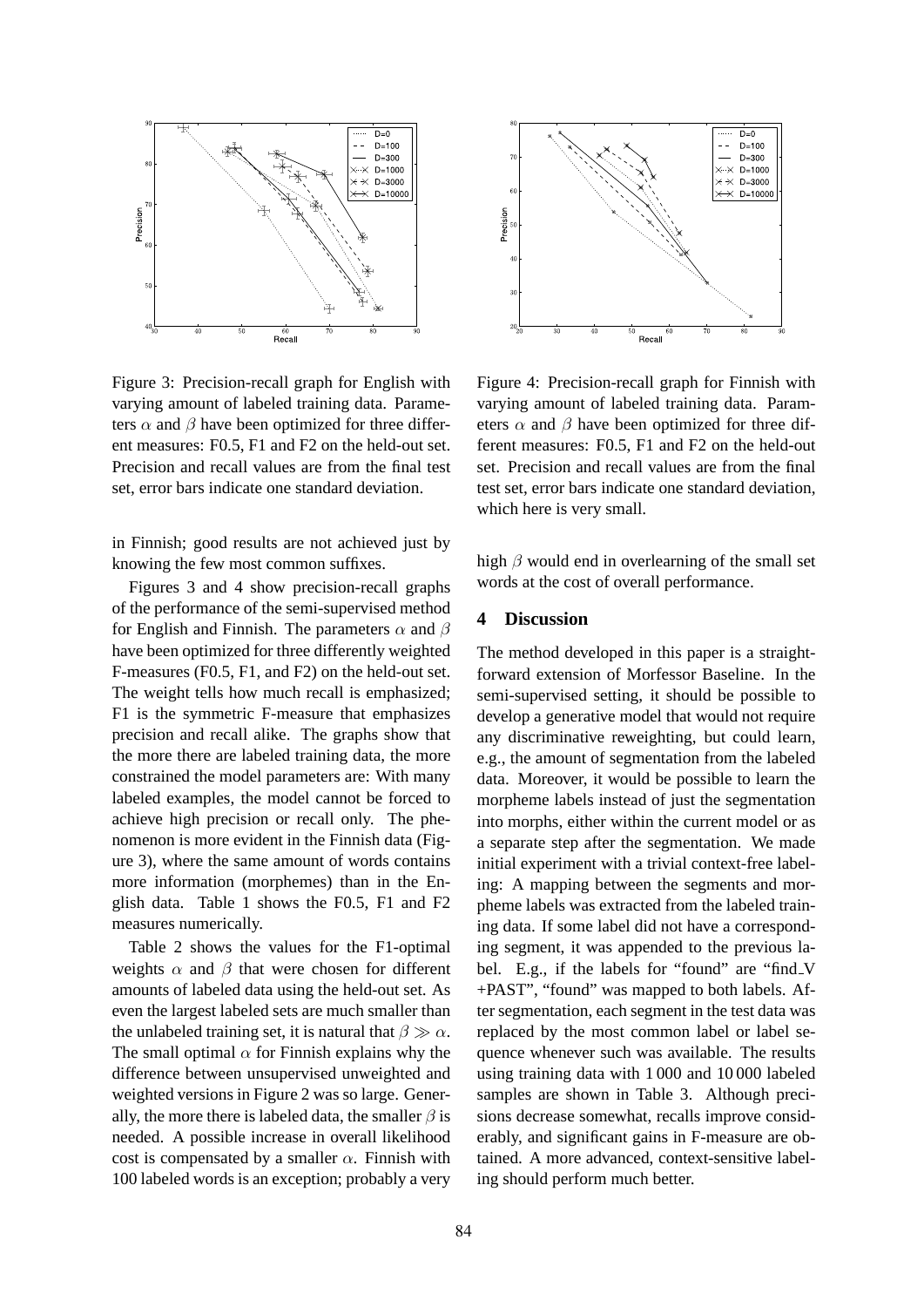| <b>English</b> |             |       |                |  |  |
|----------------|-------------|-------|----------------|--|--|
| labeled data   | <i>FO.5</i> | F1    | F <sub>2</sub> |  |  |
| 0              | 69.16       | 61.05 | 62.70          |  |  |
| 100            | 73.23       | 65.18 | 68.30          |  |  |
| 300            | 72.98       | 65.63 | 68.81          |  |  |
| 1000           | 71.86       | 68.29 | 69.68          |  |  |
| 3000           | 74.34       | 69.13 | 72.01          |  |  |
| 10000          | 76.04       | 72.85 | 73.89          |  |  |
| Finnish        |             |       |                |  |  |
|                |             |       |                |  |  |
| labeled data   | FO.5        | F1    | F <sub>2</sub> |  |  |
| 0              | 56.81       | 49.07 | 53.95          |  |  |
| 100            | 58.96       | 52.66 | 57.01          |  |  |
| 300            | 59.33       | 54.92 | 57.16          |  |  |
| 1000           | 61.75       | 56.38 | 58.24          |  |  |
| 3000           | 63.72       | 58.21 | 58.90          |  |  |

Table 1: The F0.5, F1 and F2 measures for the *semi-supervised + weighting* method.

|                   | <b>English</b> |     | <b>Finnish</b> |      |
|-------------------|----------------|-----|----------------|------|
| labeled data      | $\alpha$       |     | $\alpha$       |      |
| $\mathbf{\Omega}$ | 0.75           |     | 0.01           |      |
| 100               | 0.75           | 750 | 0.01           | 500  |
| 300               |                | 500 | 0.005          | 5000 |
| 1000              |                | 500 | 0.05           | 2500 |
| 3000              | 1.75           | 350 | 0.1            | 1000 |
| 10000             | 1.75           | 175 | 0.1            | 500  |

Table 2: The values for the weights  $\alpha$  and  $\beta$ that the semisupervised algorithm chose for different amounts of labeled data when optimizing F1 measure.

The semi-supervised extension could easily be applied to the other versions and extensions of Morfessor, such as Morfessor Categories-MAP (Creutz and Lagus, 2007) and Allomorfessor (Virpioja and Kohonen, 2009). Especially the modeling of allomorphy might benefit from even small amounts of labeled data, because those allomorphs that are hardest to find (affixes, stems with irregular orthographic changes) are often more common than the easy cases, and thus likely to be found even from a small labeled data set.

Even without labeling, it will be interesting to see how well the semi-supervised morphology learning works in applications such as information retrieval. Compared to unsupervised learning, we obtained much higher recall for reasonably good levels of precision, which should be beneficial to most applications.

|                          | Segmented | <b>Labeled</b> |  |  |  |
|--------------------------|-----------|----------------|--|--|--|
| English, $D$<br>$=1000$  |           |                |  |  |  |
| Precision                | 69.72%    | 69.30%         |  |  |  |
| Recall                   | 66.92%    | 72.21%         |  |  |  |
| F-measure                | 68.29%    | 70.72%         |  |  |  |
| English, $D$<br>$=10000$ |           |                |  |  |  |
| Precision                | 77.35%    | 77.07%         |  |  |  |
| Recall                   | 68.85%    | 77.78%         |  |  |  |
| F-measure                | 72.86%    | 77.42%         |  |  |  |
| Finnish, $D$<br>$=1000$  |           |                |  |  |  |
| Precision                | 61.03%    | 58.96%         |  |  |  |
| Recall                   | 52.38%    | 66.55%         |  |  |  |
| F-measure                | 56.38%    | 62.53%         |  |  |  |
| $=10000$<br>Finnish, $D$ |           |                |  |  |  |
| Precision                | 69.14%    | 66.90%         |  |  |  |
| Recall                   | 53.40%    | 74.08%         |  |  |  |
| F-measure                | 60.26%    | 70.31%         |  |  |  |

Table 3: Results of a simple morph labeling after segmentation with semi-supervised Morfessor.

## **5 Conclusions**

We have evaluated an extension of the Morfessor Baseline method to semi-supervised morphological segmentation. Even with our simple method, the scores improve far beyond the best unsupervised results. Moreover, already one hundred known segmentations give significant gain over the unsupervised method even with the optimized data likelihood weight.

#### **Acknowledgments**

This work was funded by Academy of Finland and Graduate School of Language Technology in Finland. We thank Mikko Kurimo and Tiina Lindh-Knuutila for comments on the manuscript, and Nokia foundation for financial support.

#### **References**

- Delphine Bernhard. 2006. Unsupervised morphological segmentation based on segment predictability and word segments alignment. In *Proceedings of the PASCAL Challenge Workshop on Unsupervised segmentation of words into morphemes*, Venice, Italy. PASCAL European Network of Excellence.
- Delphine Bernhard. 2008. Simple morpheme labelling in unsupervised morpheme analysis. In *Advances in Multilingual and Multimodal Information Retrieval, 8th Workshop of the CLEF*, volume 5152 of *Lecture Notes in Computer Science*, pages 873–880. Springer Berlin / Heidelberg.